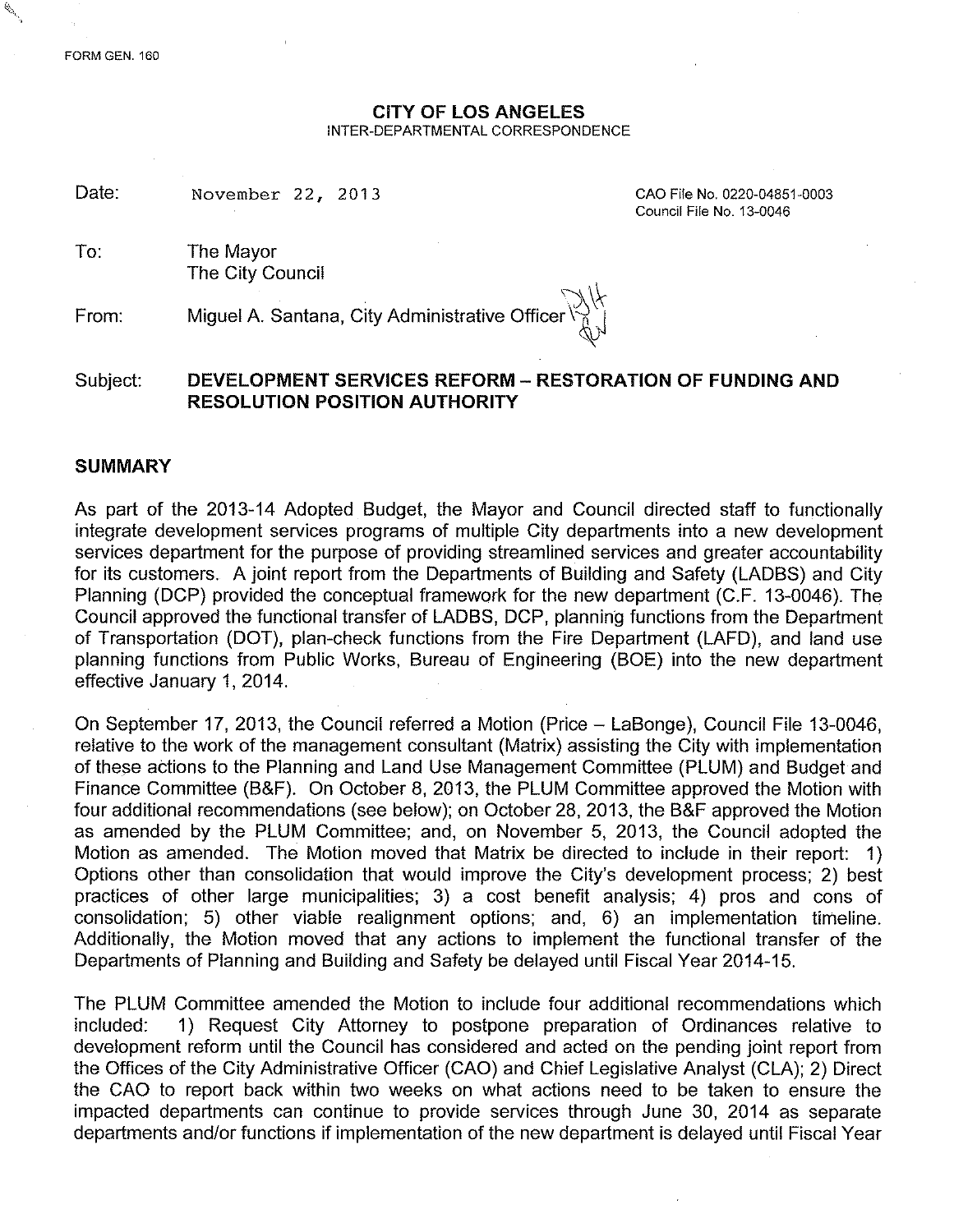2014-15; 3) Direct CAO to report back on any changes that would need to be made to the contract with Matrix Consulting Group (Matrix) to ensure they address the issues identified in the Motion; and, 4) Direct the .development services departments to continue work with the CAO, CLA, Controller, City Attorney, and Personnel Department to implement Council policy relative to development reform.

Matrix and the CAO/CLA will include in their respective reports additional information in response to these directions. Matrix and the CAO have agreed that no change to the consultant's contract or funding will be necessary as a result of the Motion inasmuch as the requested information did not materially change the contract's scope of services.

### Restore Funding and Positions to Departments for FY 2013-14

In conformance with the Price - LaBonge Motion, the recommendations in this report restore funding and resolution position authority to the departments of LADBS, BOE, DOT, and LAFD for the remainder of the current fiscal year. Implementing these recommendations will result in these departments and the DCP reverting to their independent levels of funding and position authorities, so that they can continue to function through this Fiscal Year. Without implementing these recommendations, the departments of LADBS, BOE, DOT, and LAFD would no longer be able to provide the services they currently deliver effective January 1, 2014 inasmuch as the positions and funding were transferred through the Adopted Budget to the new department, but no implementing Ordinance effectuated their work in the new department.

## Next Steps

Matrix is in the process of addressing the issues identified in the Motion and integrating feedback from departments on their draft report. It is anticipated that they will complete this work in the next two weeks and will thereafter submit their final report to the CAO/CLA. By year end, the CAO/CLA plan to release a joint report along with the Matrix report for consideration by the Mayor and Council. This schedule will allow time for the Mayor and Council to consider the consultant's recommendations prior to the 2014-15 Budget process. In the interim, departments have been given the option of preparing budget proposals for the Fiscal Year 2014-15 budget process to implement recommendations in the draft report from Matrix. As neither the Mayor nor Council has adopted such recommendations, these proposals are to be made at the option of the department. So that the decisions of the Mayor and Council relative to the consultant's recommendations can be reflected in department budgets in 2014-15, departments will be directed to submit supplemental *andlor* modified budget proposals after the CAO/CLA and Matrix report is considered by the Council and Mayor.

### RECOMMENDATIONS

That the Council, subject to the approval of the Mayor:

1. Transfer \$40,717,478 between various departments and funds as specified in the Attachment;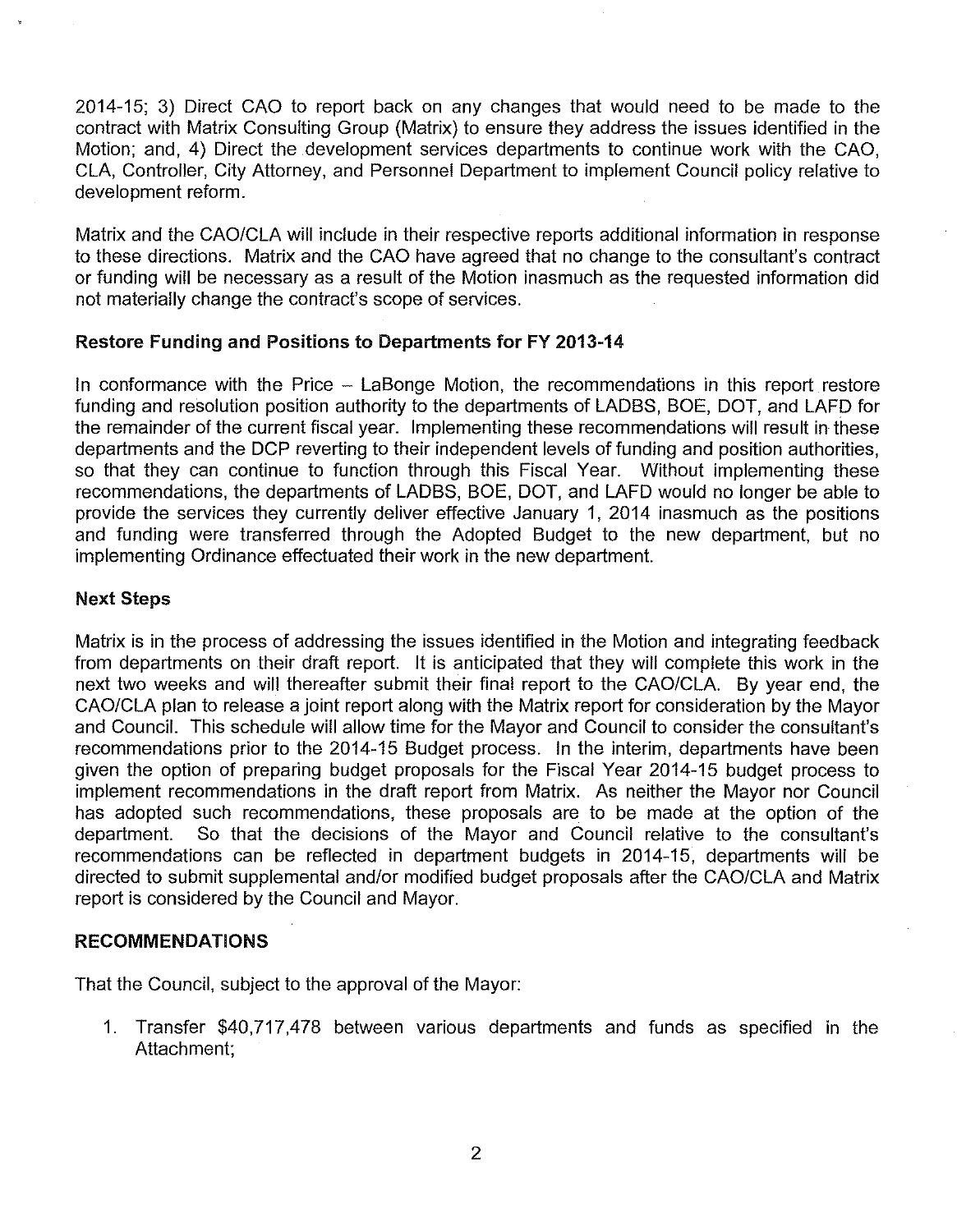2. Continue by Resolution employment authority the following five existing positions in the Fire Department for the period of January 1, 2014 through June 30, 2014:

| Quantity | <b>Class Code</b> | <b>Class Title</b>                       |
|----------|-------------------|------------------------------------------|
|          | 1368 0            | <b>Senior Clerk Typist</b>               |
| 4        | 7978 4            | Fire Protection Engineering Associate IV |
| 5        |                   |                                          |

3. Continue by Resolution employment authority the following four existing positions in the Department of Public Works, Bureau of Engineering, for the period of January 1, 2014 through June 30, 2014:

| Quantity | <b>Class Code</b> | <b>Class Title</b>                    |
|----------|-------------------|---------------------------------------|
|          | 7237 0            | <b>Civil Engineer</b>                 |
| <u>3</u> | 7246 2            | <b>Civil Engineering Associate II</b> |
| 4        |                   |                                       |

4. Continue by Resolution employment authority the following 23 existing positions in the Department of Transportation, for the period of January 1,2014 through June 30, 2014:

| Quantity | <b>Class Code</b> | <b>Class Title</b>                              |
|----------|-------------------|-------------------------------------------------|
|          | 1358 0            | <b>Clerk Typist</b>                             |
|          | 2480 2            | <b>Transportation Planning Associate II</b>     |
| 3        | 7278 0            | <b>Transportation Engineer</b>                  |
|          | 7280 2            | <b>Transportation Engineering Associate II</b>  |
| 6        | 7280 3            | <b>Transportation Engineering Associate III</b> |
|          | 9171 1            | Senior Management Analyst I                     |
| 3        | 9262 0            | <b>Senior Transportation Engineer</b>           |
| <u>1</u> | 9266 0            | <b>Principal Transportation Engineer</b>        |
| 23       |                   |                                                 |

5. Continue by Resolution employment authority the following 808 existing positions in the Department of Building and Safety for the period of January 1, 2014 through June 30, 2014:  $\mathcal{L}$ 

| Quantity | <b>Class Code</b> | <b>Class Title</b>                            |
|----------|-------------------|-----------------------------------------------|
| 3        | 1116 0            | Secretary                                     |
| 3        | 1117 2            | <b>Executive Administrative Assistant II</b>  |
|          | 1117 3            | <b>Executive Administrative Assistant III</b> |
|          | 1119 1            | <b>Accounting Records Supervisor I</b>        |
|          | 1119 2            | <b>Accounting Records Supervisor II</b>       |
| 6        | 1201 0            | <b>Principal Clerk</b>                        |
| 5        | 1223 1            | <b>Accounting Clerk I</b>                     |
| 15       | 1223 2            | <b>Accounting Clerk II</b>                    |
|          | 1253 0            | <b>Chief Clerk</b>                            |
| .5       | 1321 0            | <b>Clerk Stenographer</b>                     |
| 1        | 1323 0            | Senior Clerk Stenographer                     |
|          | 1358 0            | <b>Clerk Typist</b>                           |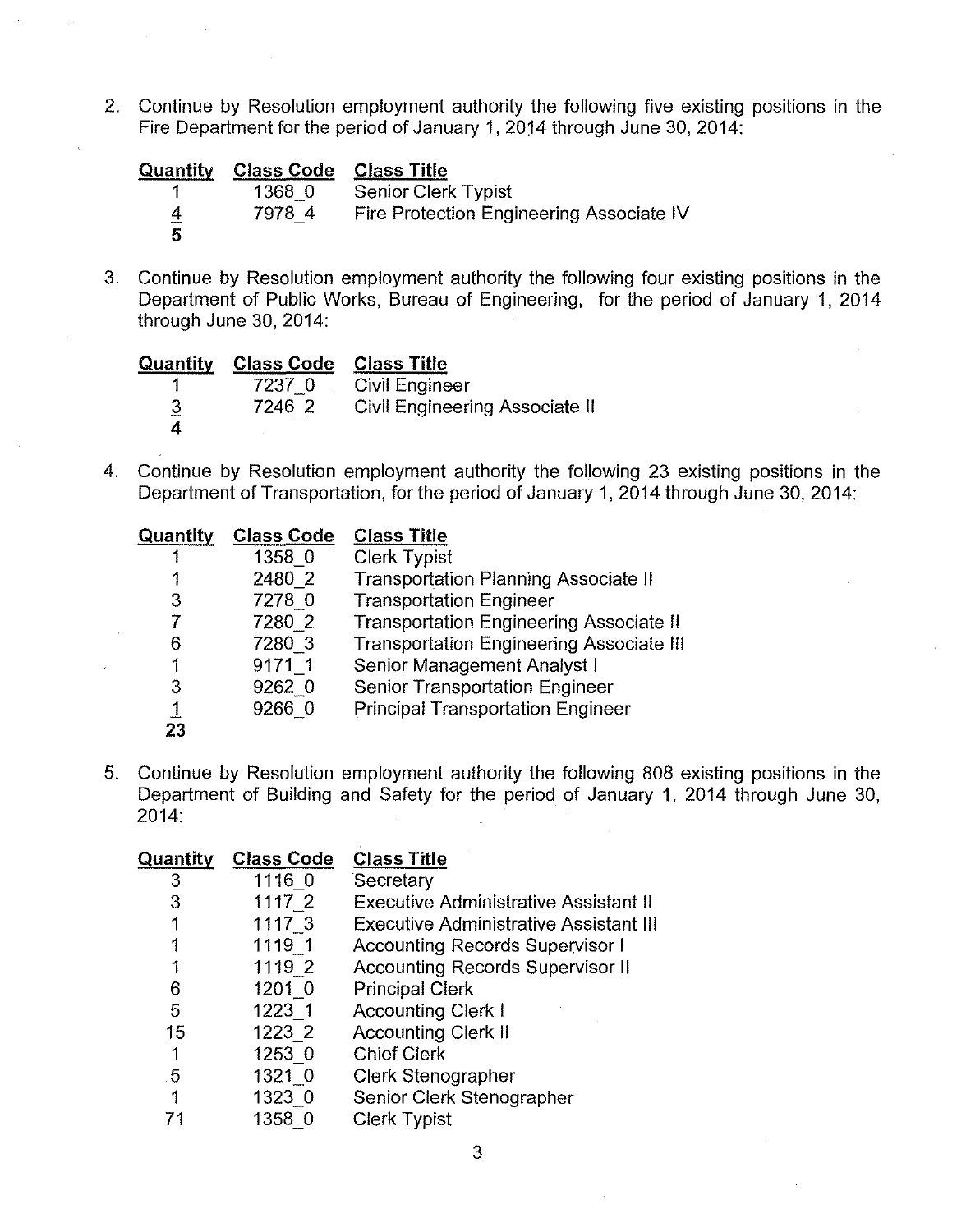| 31             | 1368 0     | <b>Senior Clerk Typist</b>                     |
|----------------|------------|------------------------------------------------|
| 2              | 14314      | Programmer/Analyst IV                          |
| 3              | 1455 2     | Systems Programmer II                          |
| $\overline{2}$ | $1455 - 3$ | Systems Programmer III                         |
| $\overline{c}$ | 1470 0     | Data Base Architect                            |
| 6              | $1513$ 2   | Accountant II                                  |
| 1              | 1523 1     | <b>Senior Accountant I</b>                     |
| $\overline{c}$ | 1523 2     | <b>Senior Accountant II</b>                    |
| 1              | 1525_2     | <b>Principal Accountant II</b>                 |
| 1              | 1593 3     | Departmental Chief Accountant III              |
| 11             | 1596 2     | Systems Analyst II                             |
| 3              | $1597 - 1$ | Senior Systems Analyst I                       |
| 4              | 1597 2     | Senior Systems Analyst II                      |
| $\overline{2}$ | 1599 0     | <b>Systems Aide</b>                            |
| 1              | $1832 - 1$ | Warehouse and Toolroom Worker I                |
| 1              | 1835 2     | Storekeeper II                                 |
| 1              | 2330 0     | <b>Industrial Hygienist</b>                    |
| 15             | 4208 4     | Assistant Inspector IV                         |
| 38             | 4211 0     | <b>Building Inspector</b>                      |
| 38             | 4213 0     | Senior Building Inspector                      |
| 8              | 4219 2     | Assistant Deputy Superintendent of Building II |
| 16             | $4221 - 0$ | <b>Electrical Inspector</b>                    |
| 23             | 4223 0     | <b>Senior Electrical Inspector</b>             |
| 13             | 4226 0     | Principal Inspector                            |
| 14             | 4231 0     | <b>Plumbing Inspector</b>                      |
| 12             | 4233 0     | <b>Senior Plumbing Inspector</b>               |
| 6              | 4240 0     | <b>Fire Sprinkler Inspector</b>                |
|                | 4242 0     | Senior Fire Sprinkler Inspector                |
| $\frac{5}{8}$  | 4245 0     | Heating and Refrigeration Inspector            |
| $\overline{7}$ | 4247 0     | Senior Heating and Refrigeration Inspector     |
| 146            | 4251 0     | <b>Building Mechanical Inspector</b>           |
| 32             | 4253 0     | Senior Building Mechanical Inspector           |
| 7              | 4254 0     | <b>Chief Inspector</b>                         |
| 7              | 4261 0     | <b>Safety Engineer Pressure Vessels</b>        |
| 3              | 4262 0     | Senior Safety Engineer Pressure Vessels        |
| 14             | 4263 0     | <b>Safety Engineer Elevators</b>               |
| 6              | 4264 0     | <b>Senior Safety Engineer Elevators</b>        |
| 9              | 7212 2     | <b>Office Engineering Technician II</b>        |
| 7              | $7212 - 3$ | <b>Office Engineering Technician III</b>       |
| 1              | 7239 1     | Geotechnical Engineer I                        |
| 1              | 7239 2     | Geotechnical Engineer II                       |
| 1              | 7239 3     | <b>Geotechnical Engineer III</b>               |
| 7              | 7244 1     | <b>Building Civil Engineer I</b>               |
| $\overline{c}$ | 7253 2     | <b>Engineering Geologist Associate II</b>      |
| 1              | 7255 1     | <b>Engineering Geologist I</b>                 |
| $\overline{2}$ | 7255 2     | <b>Engineering Geologist II</b>                |
| 1              | 7255_3     | <b>Engineering Geologist III</b>               |
| 1              | 7304_1     | <b>Environmental Supervisor I</b>              |

 $\frac{1}{2}$ 

 $\sim$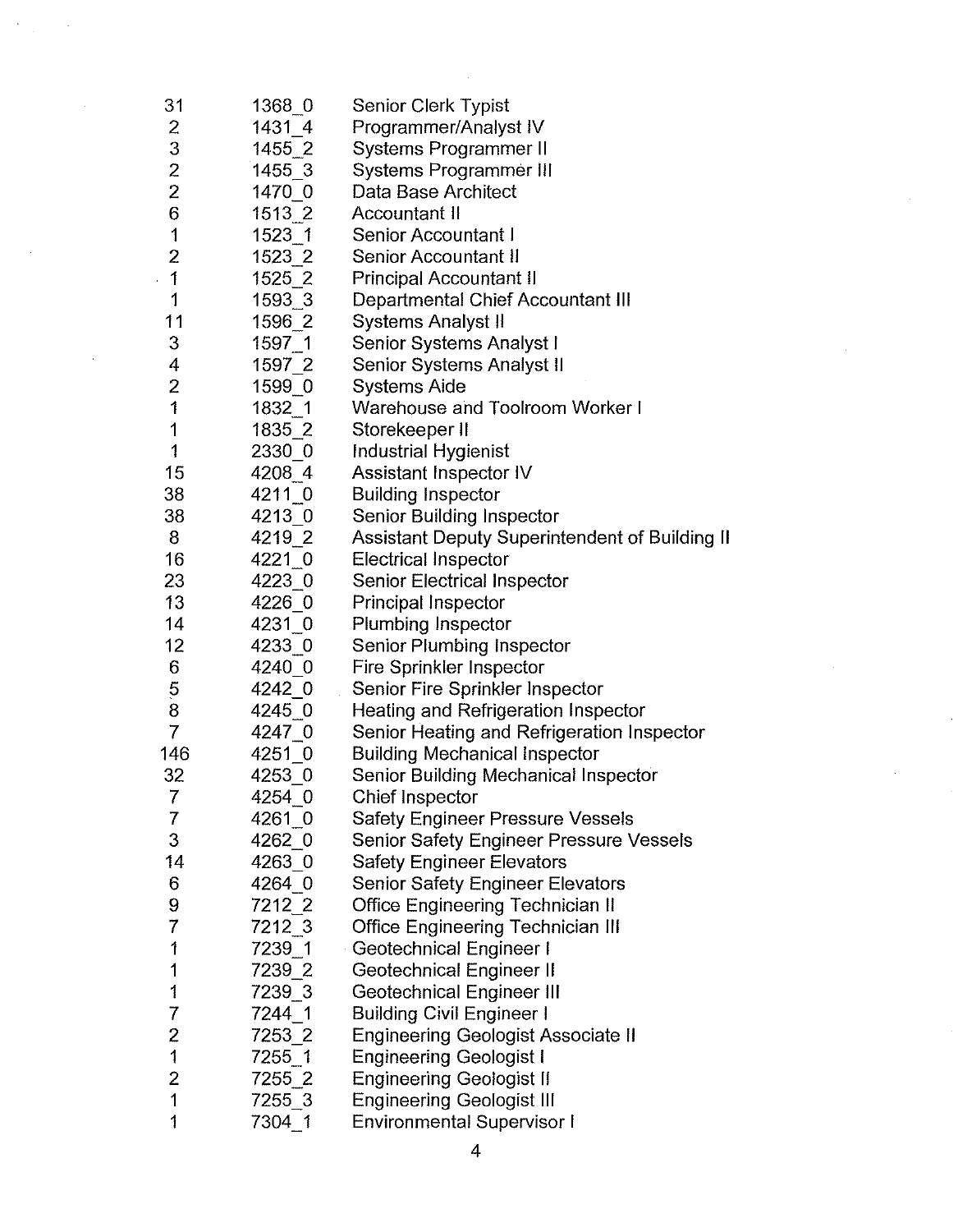| 1                   | 7304 2     | <b>Environmental Supervisor II</b>          |
|---------------------|------------|---------------------------------------------|
| $\overline{c}$      | 7310 2     | <b>Environmental Specialist II</b>          |
| 1                   | 7310 3     | <b>Environmental Specialist III</b>         |
| $\mathfrak l$       | 7320 0     | <b>Environmental Affairs Officer</b>        |
| 9                   | 7525 2     | <b>Electrical Engineering Associate II</b>  |
| 4                   | 7525 3     | <b>Electrical Engineering Associate III</b> |
| 1                   | 7525 4     | <b>Electrical Engineering Associate IV</b>  |
| $\overline{c}$      | 7543_1     | <b>Building Electrical Engineer I</b>       |
| $\overline{1}$      | 7543 2     | <b>Building Electrical Engineer II</b>      |
| 11                  | 7554 2     | <b>Mechanical Engineering Associate II</b>  |
| 4                   | 7554 3     | <b>Mechanical Engineering Associate III</b> |
| 1                   | 7554 4     | Mechanical Engineering Associate IV         |
| $\overline{2}$      | 7561 1     | <b>Building Mechanical Engineer I</b>       |
| $\mathbf{1}$        | 7561 2     | <b>Building Mechanical Engineer II</b>      |
| 6                   | 7956 0     | <b>Structural Engineer</b>                  |
| 66                  | 7957 2     | <b>Structural Engineering Associate II</b>  |
| 24                  | 7957 3     | <b>Structural Engineering Associate III</b> |
| 5                   | 7957 4     | Structural Engineering Associate IV         |
|                     | 9171 1     | Senior Management Analyst I                 |
| $\frac{2}{2}$       | 9171 2     | Senior Management Analyst II                |
| $\ddot{\mathbf{1}}$ | 9182 0     | <b>Chief Management Analyst</b>             |
| 1                   | 9184 1     | Management Analyst I                        |
| 7                   | 9184_2     | Management Analyst II                       |
| 3                   | 9201 1     | Deputy Superintendent of Building I         |
| $\ddagger$          | $9201 - 2$ | Deputy Superintendent of Building II        |
| 1                   | 9205 0     | <b>Superintendent of Building</b>           |
| 1                   | 9230 0     | <b>Chief Financial Officer</b>              |
| $\mathbf{1}$        | 9375 0     | <b>Director of Systems</b>                  |
| $\underline{8}$     | 9425_0     | <b>Senior Structural Engineer</b>           |
| 808                 |            |                                             |

6. Authorize the General Managers of the Fire Department, Public Works, Bureau of Engineering, Department of Transportation, Department of Building and Safety, or designees, to prepare instructions for any technical adjustments, subject to the approval of the City Administrative Officer, and authorize the Controller to implement the instructions.

### FISCAL IMPACT **STATEMENT**

There is no impact to the General Fund. Approval of the recommendations in this report will restore funding and resolution position authority to the departments of LADBS, BOE, DOT, and LAFD for the remainder of the current fiscal year. Implementing these recommendations will result in these departments and the DCP reverting to their independent levels of funding and position authorities, so that they can continue to function independently through the end of this Fiscal Year.

### *MAS:ACA:JLKlTJM:02140050c*

Attachment - Transfers between Departments and Funds